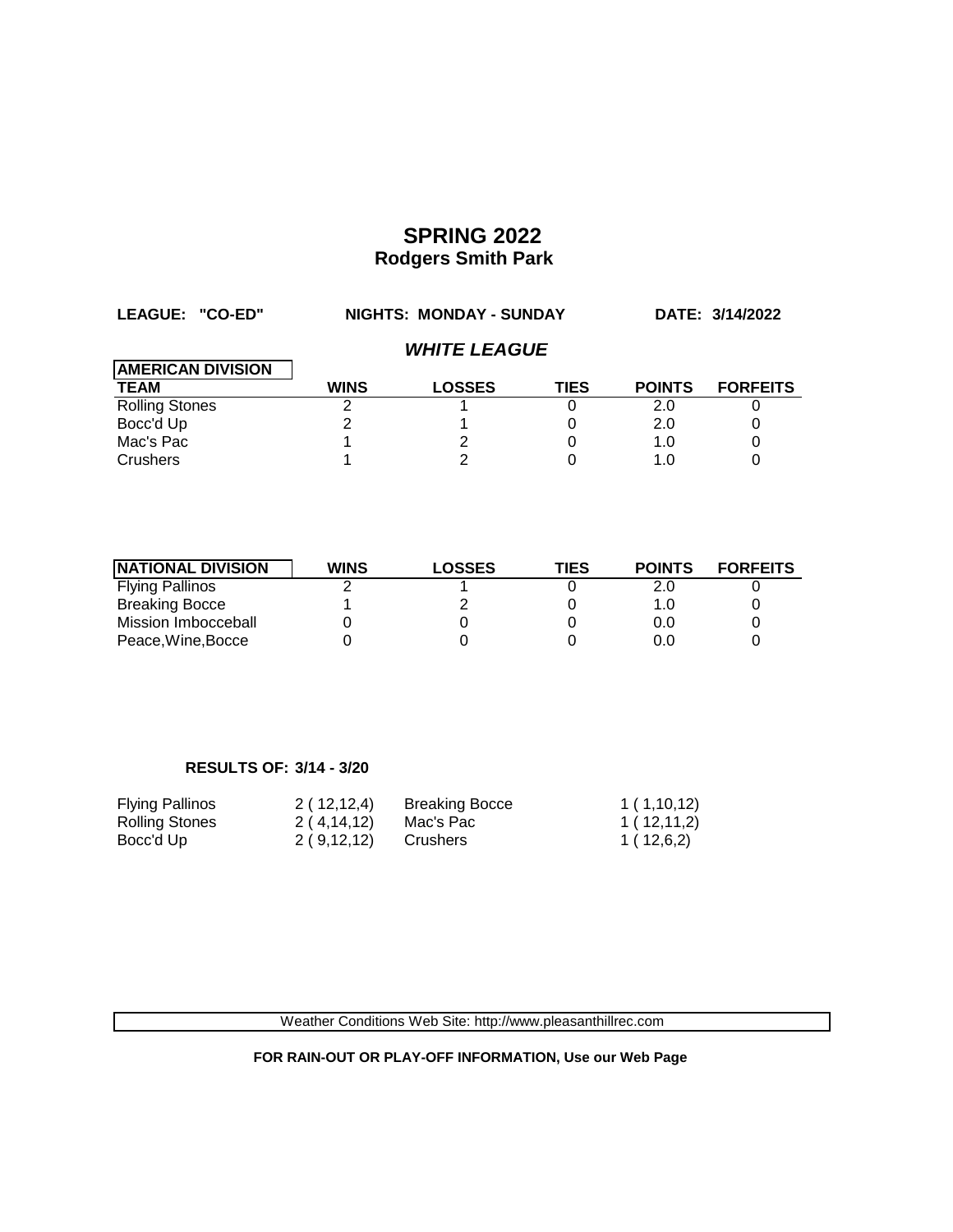| LEAGUE: "CO-ED"          | NIGHTS: MONDAY - SUNDAY    |               |             |               | DATE: 3/21/2022 |  |
|--------------------------|----------------------------|---------------|-------------|---------------|-----------------|--|
|                          | <b><i>WHITE LEAGUE</i></b> |               |             |               |                 |  |
| <b>AMERICAN DIVISION</b> |                            |               |             |               |                 |  |
| <b>TEAM</b>              | <b>WINS</b>                | <b>LOSSES</b> | <b>TIES</b> | <b>POINTS</b> | <b>FORFEITS</b> |  |
| Bocc'd Up                |                            |               |             | 5.0           |                 |  |
| <b>Rolling Stones</b>    |                            | 4             |             | 2.0           |                 |  |
| Mac's Pac                |                            |               |             | 1.0           |                 |  |
| Crushers                 |                            |               |             | 1.0           |                 |  |

| <b>NATIONAL DIVISION</b> | <b>WINS</b> | <b>LOSSES</b> | TIES | <b>POINTS</b> | <b>FORFEITS</b> |
|--------------------------|-------------|---------------|------|---------------|-----------------|
| <b>Flying Pallinos</b>   |             |               |      | 4.O           |                 |
| <b>Breaking Bocce</b>    |             |               |      | 2.0           |                 |
| Mission Imbocceball      |             |               |      | 2.0           |                 |
| Peace, Wine, Bocce       |             |               |      |               |                 |

### **RESULTS OF: 3/21 - 3/27**

| Bocc'd Up              | 3(12,12,12) | Rolling Stones         | 0(4,3,5)    |
|------------------------|-------------|------------------------|-------------|
| <b>Flying Pallinos</b> | 2(12,7,12)  | Peace, Wine, Bocce     | 1 ( 4,12,9) |
| Mission Imbocceball    | 2(6,12,12)  | <b>Breakingt Bocce</b> | 1 ( 12,6,9) |

Weather Conditions Web Site: http://www.pleasanthillrec.com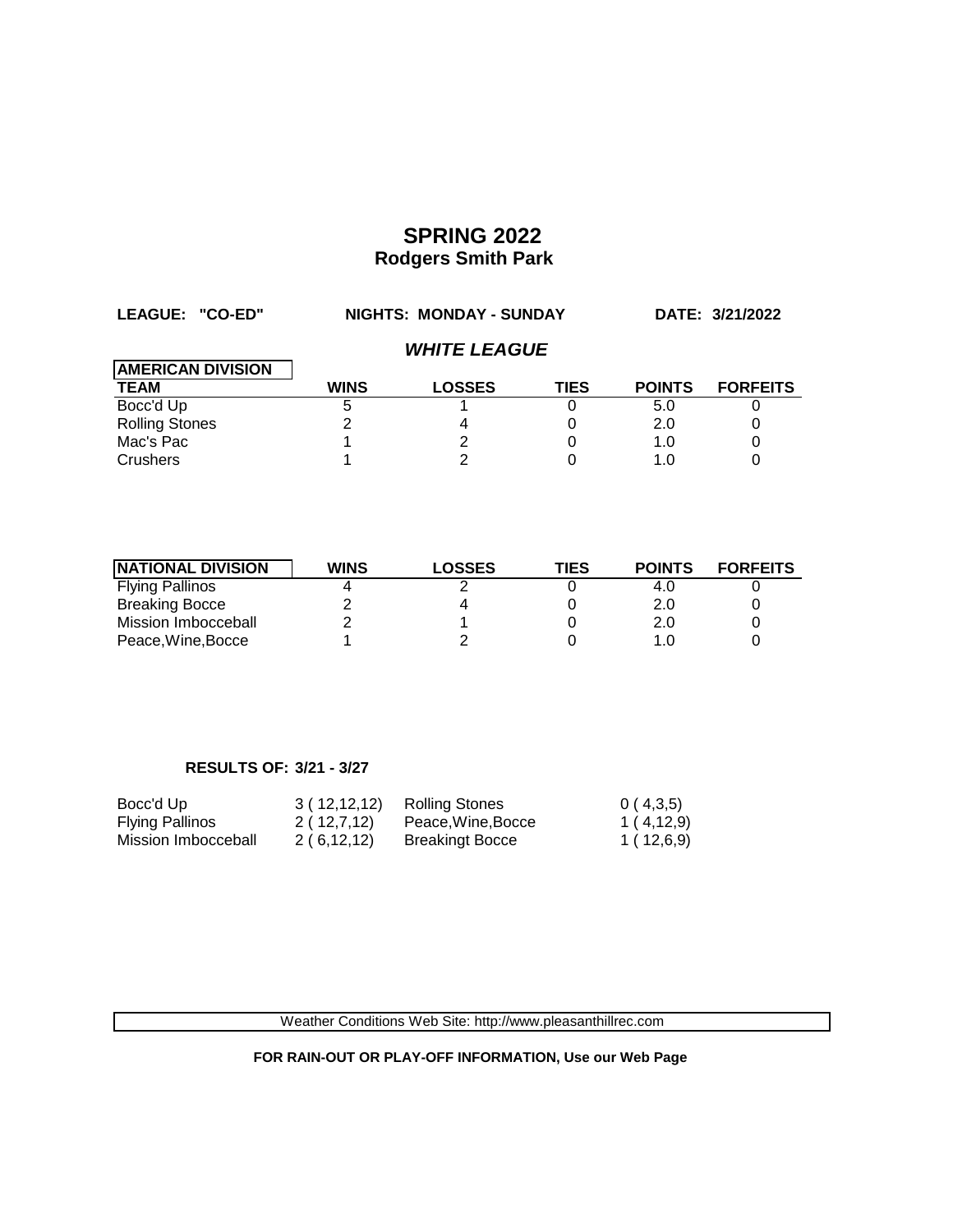| LEAGUE: "CO-ED"          | NIGHTS: MONDAY - SUNDAY    |               |             |               | DATE: 3/28/2022 |  |
|--------------------------|----------------------------|---------------|-------------|---------------|-----------------|--|
|                          | <b><i>WHITE LEAGUE</i></b> |               |             |               |                 |  |
| <b>AMERICAN DIVISION</b> |                            |               |             |               |                 |  |
| <b>TEAM</b>              | <b>WINS</b>                | <b>LOSSES</b> | <b>TIES</b> | <b>POINTS</b> | <b>FORFEITS</b> |  |
| Bocc'd Up                |                            |               | O)          | 7.0           |                 |  |
| <b>Rolling Stones</b>    |                            | 5             |             | 4.0           |                 |  |
| Mac's Pac                |                            |               |             | 2.0           |                 |  |
| Crushers                 |                            |               |             | 2.0           |                 |  |

| <b>NATIONAL DIVISION</b> | <b>WINS</b> | <b>LOSSES</b> | TIES | <b>POINTS</b> | <b>FORFEITS</b> |
|--------------------------|-------------|---------------|------|---------------|-----------------|
| <b>Flying Pallinos</b>   |             |               |      | 6.0           |                 |
| <b>Breaking Bocce</b>    |             |               |      | 5.0           |                 |
| Mission Imbocceball      |             | b             |      | 4.0           |                 |
| Peace, Wine, Bocce       |             |               |      | 3.0           |                 |

### **RESULTS OF: 3/28 - 4/3**

| <b>Breaking Bocce</b>  | 3(12,12,12)  | Peace, Wine, Bocce  | 0(3,9,4)   |
|------------------------|--------------|---------------------|------------|
| Peace, Wine, Bocce     | 2(12,14,2)   | Mission Imbocceball | 1(9,12,12) |
| Bocc'd Up              | 2(12,7,12)   | Mac's Pac           | 1(8,12,9)  |
| <b>Rolling Stones</b>  | 2(5, 12, 12) | Crushers            | 1(12,0,7)  |
| <b>Flying Pallinos</b> | 2(9,12,12)   | Mission Imbocceball | 1(12,6,6)  |

Weather Conditions Web Site: http://www.pleasanthillrec.com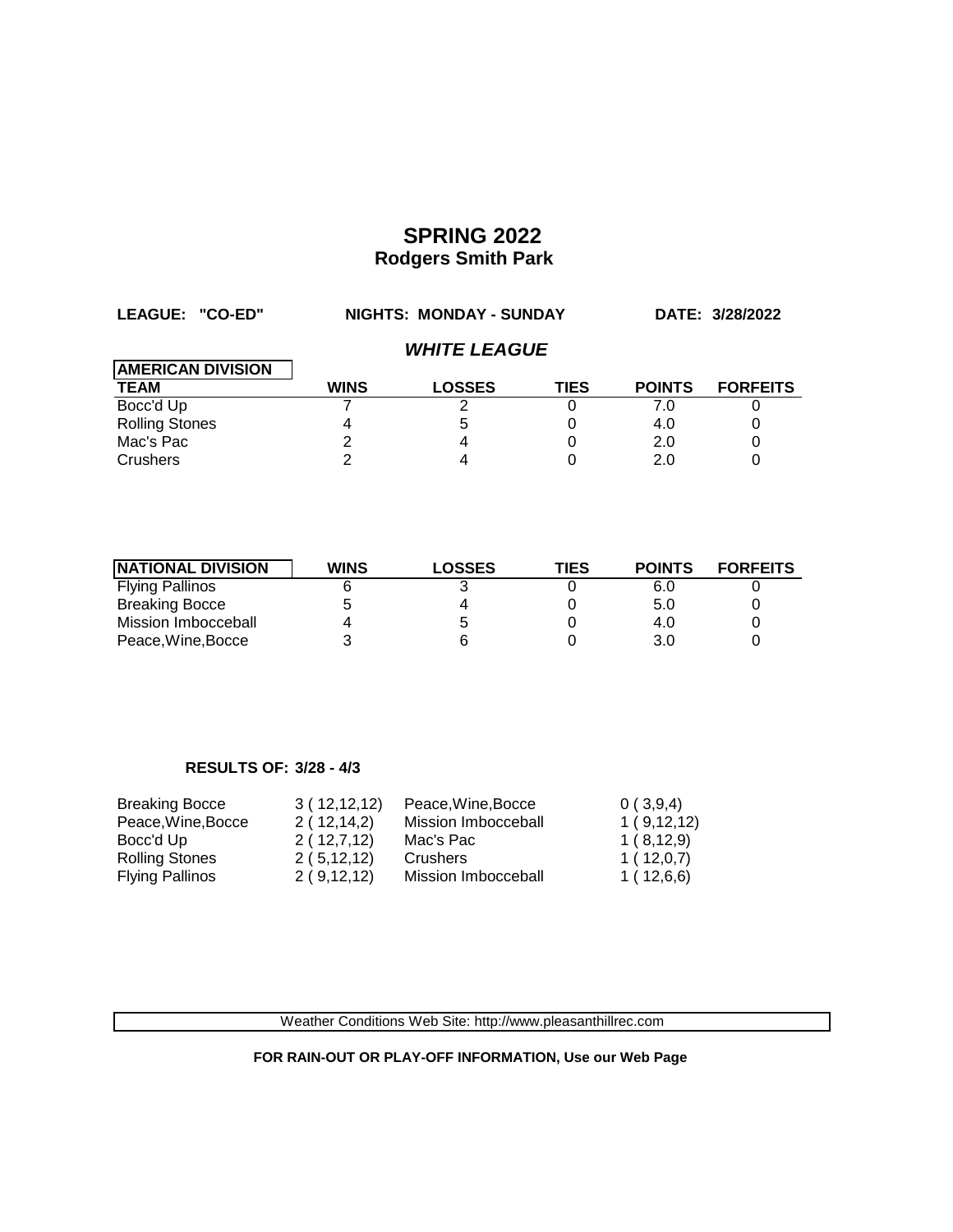| LEAGUE: "CO-ED"          | <b>NIGHTS: MONDAY - SUNDAY</b> |                            |             | DATE: 4/4/2022 |                 |
|--------------------------|--------------------------------|----------------------------|-------------|----------------|-----------------|
|                          |                                | <b><i>WHITE LEAGUE</i></b> |             |                |                 |
| <b>AMERICAN DIVISION</b> |                                |                            |             |                |                 |
| <b>TEAM</b>              | <b>WINS</b>                    | <b>LOSSES</b>              | <b>TIES</b> | <b>POINTS</b>  | <b>FORFEITS</b> |
| Bocc'd Up                |                                |                            |             | 9.0            |                 |
| <b>Rolling Stones</b>    | 6                              | 6                          |             | 6.0            |                 |
| Mac's Pac                |                                | 6                          |             | 3.0            | 0               |
| Crushers                 |                                |                            |             | 2.0            |                 |

| <b>NATIONAL DIVISION</b> | <b>WINS</b> | <b>LOSSES</b> | TIES | <b>POINTS</b> | <b>FORFEITS</b> |
|--------------------------|-------------|---------------|------|---------------|-----------------|
| <b>Flying Pallinos</b>   |             |               |      | 10.0          |                 |
| <b>Breaking Bocce</b>    |             |               |      | 7.0           |                 |
| Mission Imbocceball      |             | b             |      | 7.0           |                 |
| Peace, Wine, Bocce       |             |               |      | 4.0           |                 |

### **RESULTS OF: 4/4 - 4/10**

| Mission Imbocceball    | 3(12,12,12) | Peace, Wine, Bocce     | 0(10,6,10) |
|------------------------|-------------|------------------------|------------|
| Bocc'd Up              | 2(12,6,12)  | Peace, Wine, Bocce     | 1(7,12,4)  |
| <b>Breaking Bocce</b>  | 2(8,12,12)  | Mac's Pac              | 1(12,6,0)  |
| Rolling Stones         | 2(2,12,12)  | <b>Flying Pallinos</b> | 1(12,4,5)  |
| <b>Flying Pallinos</b> | 3(12,12,12) | <b>Breaking Bocce</b>  | 0(9,1,8)   |

Weather Conditions Web Site: http://www.pleasanthillrec.com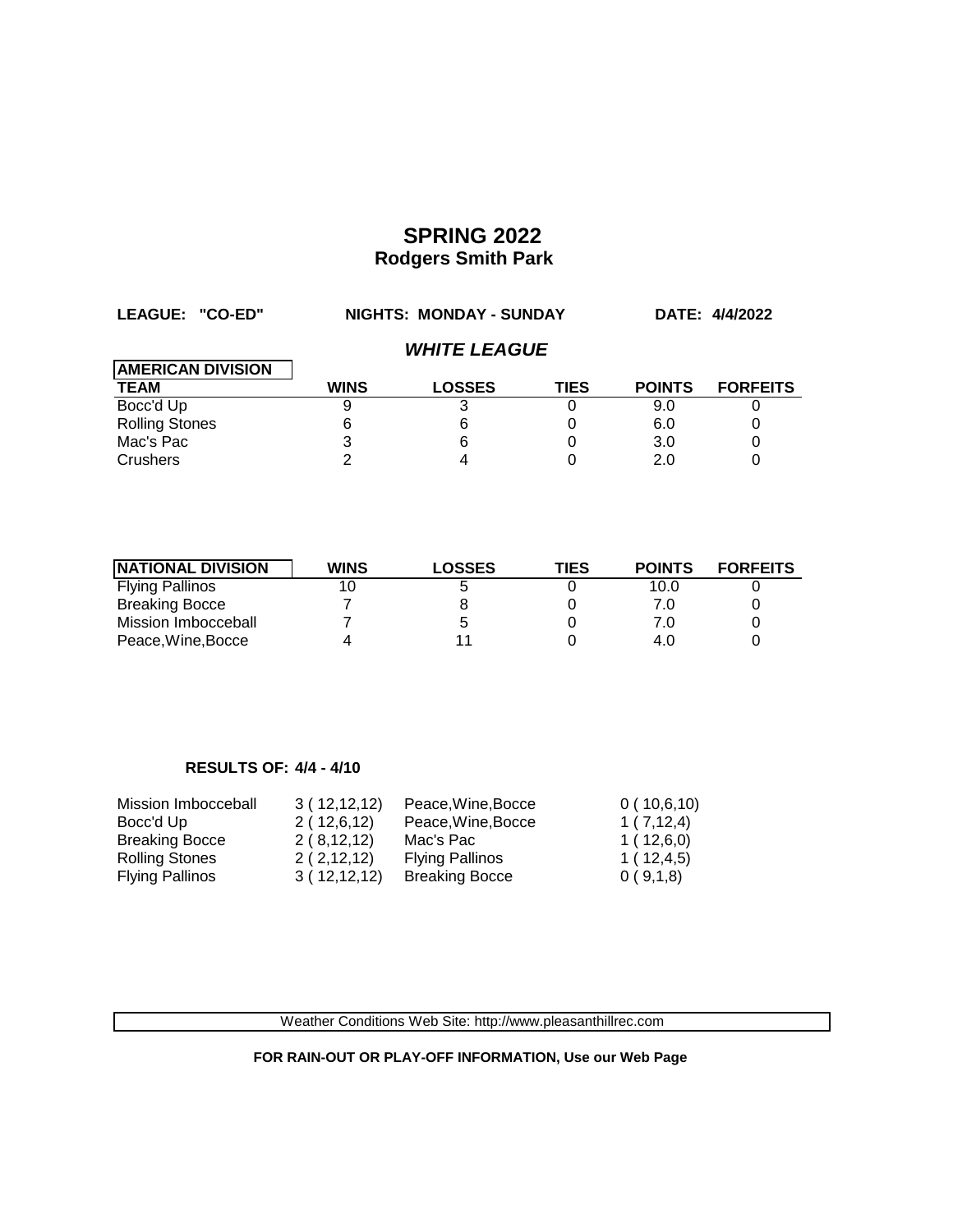| LEAGUE: "CO-ED"          | NIGHTS: MONDAY - SUNDAY    |               |             |               | DATE: 4/11/2022 |  |  |
|--------------------------|----------------------------|---------------|-------------|---------------|-----------------|--|--|
|                          | <b><i>WHITE LEAGUE</i></b> |               |             |               |                 |  |  |
| <b>AMERICAN DIVISION</b> |                            |               |             |               |                 |  |  |
| <b>TEAM</b>              | <b>WINS</b>                | <b>LOSSES</b> | <b>TIES</b> | <b>POINTS</b> | <b>FORFEITS</b> |  |  |
| Bocc'd Up                |                            |               |             | 9.0           |                 |  |  |
| <b>Rolling Stones</b>    |                            |               |             | 8.0           |                 |  |  |
| Mac's Pac                |                            | 8             |             | 4.0           |                 |  |  |
| Crushers                 |                            |               |             | 2 በ           |                 |  |  |

| <b>NATIONAL DIVISION</b> | <b>WINS</b> | <b>LOSSES</b> | TIES | <b>POINTS</b> | <b>FORFEITS</b> |
|--------------------------|-------------|---------------|------|---------------|-----------------|
| <b>Flying Pallinos</b>   |             | b             |      | 10.0          |                 |
| <b>Breaking Bocce</b>    |             |               |      | 7.0           |                 |
| Mission Imbocceball      |             | b             |      | 7.0           |                 |
| Peace, Wine, Bocce       |             |               |      | 4.0           |                 |

### **RESULTS OF: 4/11 - 4/17**

Rolling Stones 2 ( 12,6,12) Mac's Pac 1 ( 6,12,10)

Weather Conditions Web Site: http://www.pleasanthillrec.com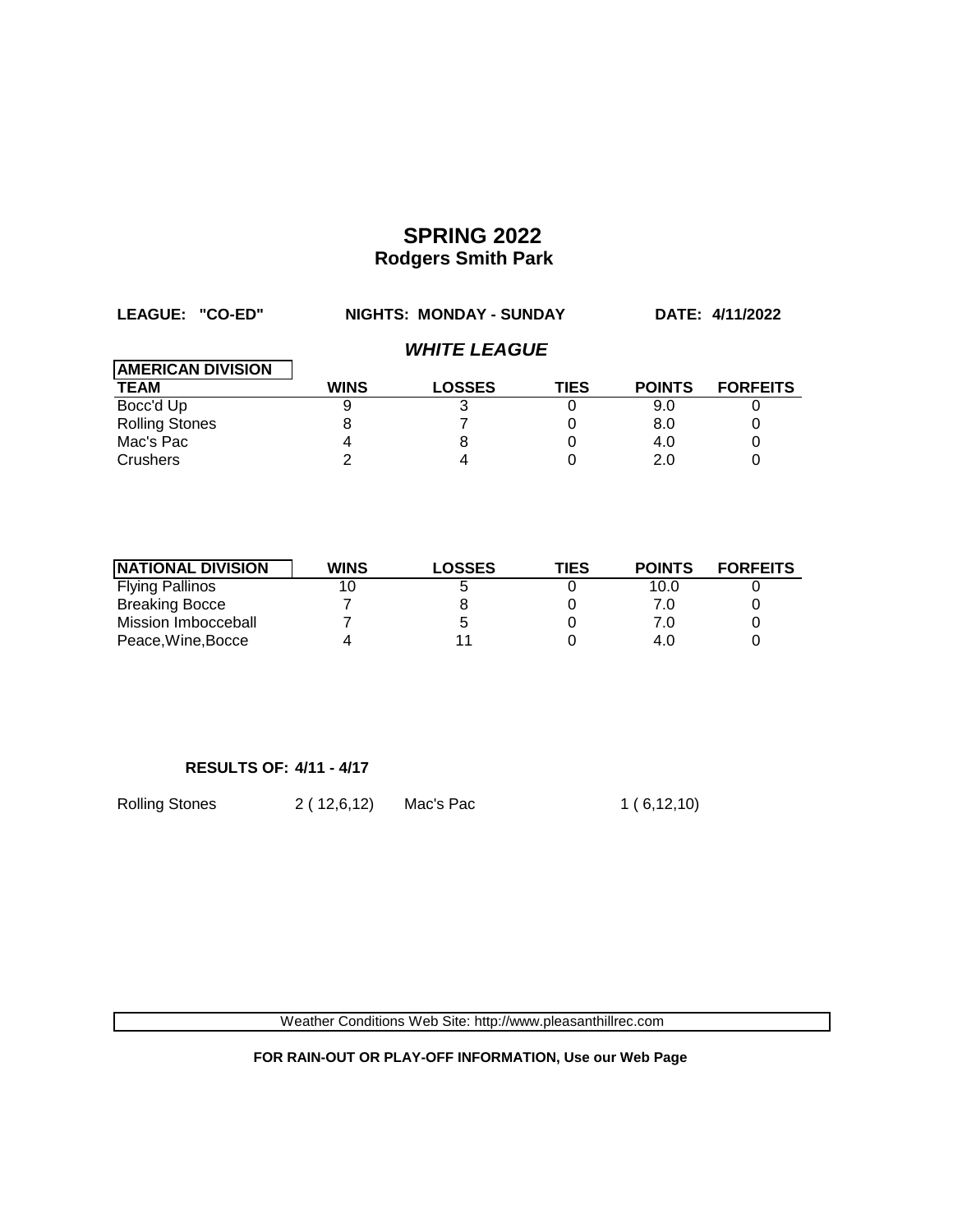| LEAGUE: "CO-ED"          | NIGHTS: MONDAY - SUNDAY |                            |             |               | DATE: 4/18/2022 |
|--------------------------|-------------------------|----------------------------|-------------|---------------|-----------------|
|                          |                         | <i><b>WHITE LEAGUE</b></i> |             |               |                 |
| <b>AMERICAN DIVISION</b> |                         |                            |             |               |                 |
| <b>TEAM</b>              | <b>WINS</b>             | <b>LOSSES</b>              | <b>TIES</b> | <b>POINTS</b> | <b>FORFEITS</b> |
| Bocc'd Up                |                         |                            |             | 11.0          |                 |
| <b>Rolling Stones</b>    | 8                       |                            |             | 8.0           |                 |
| Mac's Pac                | 5                       | 10                         |             | 5.0           |                 |
| <b>Crushers</b>          |                         |                            |             | 3.0           |                 |

| <b>NATIONAL DIVISION</b> | <b>WINS</b> | LOSSES | TIES | <b>POINTS</b> | <b>FORFEITS</b> |
|--------------------------|-------------|--------|------|---------------|-----------------|
| <b>Flying Pallinos</b>   | 12          |        |      | 12.0          |                 |
| <b>Breaking Bocce</b>    |             | 10     |      | 8.0           |                 |
| Mission Imbocceball      |             | 5      |      | 7.0           |                 |
| Peace, Wine, Bocce       |             | 12     |      | 6.0           |                 |

### **RESULTS OF: 4/18 - 4/24**

| <b>Flying Pallinos</b> | 2(12,2,13) | Crushers                     | 1(2,12,11)  |
|------------------------|------------|------------------------------|-------------|
| Bocc'd Up              |            | $2(12,11,12)$ Breaking Bocce | 1(9,13,7)   |
| Peace, Wine, Bocce     | 2(12,12,8) | Mac's Pac                    | 1 ( 9,4,12) |

Weather Conditions Web Site: http://www.pleasanthillrec.com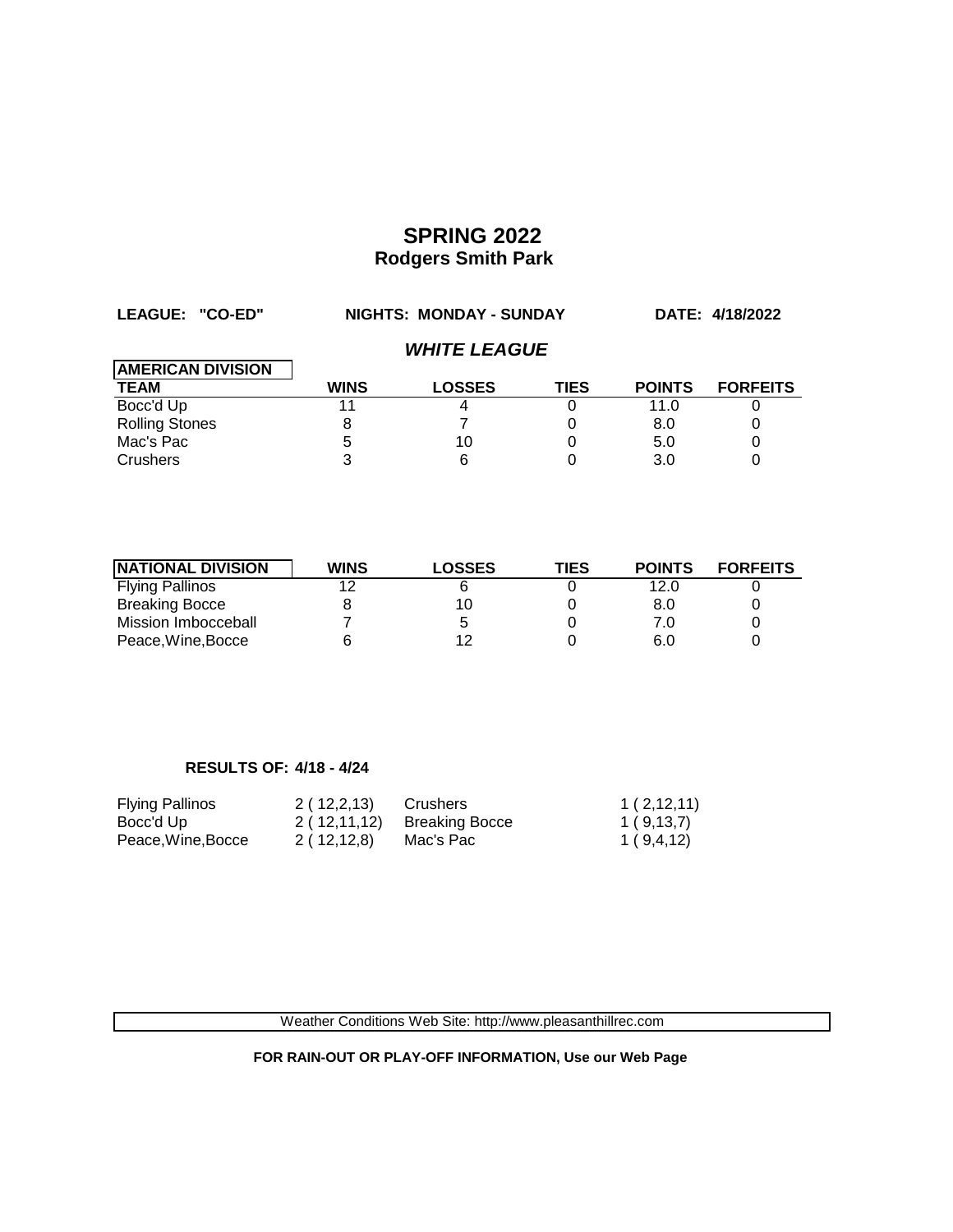| LEAGUE: "CO-ED"          | NIGHTS: MONDAY - SUNDAY |                     |             |               | DATE: 4/25/2022 |
|--------------------------|-------------------------|---------------------|-------------|---------------|-----------------|
|                          |                         | <b>WHITE LEAGUE</b> |             |               |                 |
| <b>AMERICAN DIVISION</b> |                         |                     |             |               |                 |
| <b>TEAM</b>              | <b>WINS</b>             | <b>LOSSES</b>       | <b>TIES</b> | <b>POINTS</b> | <b>FORFEITS</b> |
| Bocc'd Up                | 12                      | 6                   |             | 12.0          |                 |
| <b>Rolling Stones</b>    | 10                      | 8                   |             | 10.0          | 0               |
| Mac's Pac                |                         | 11                  |             | 7.0           | 0               |
| Crushers                 |                         | 8                   |             | 4.0           |                 |

| <b>NATIONAL DIVISION</b> | <b>WINS</b> | <b>LOSSES</b> | <b>TIES</b> | <b>POINTS</b> | <b>FORFEITS</b> |
|--------------------------|-------------|---------------|-------------|---------------|-----------------|
| <b>Flying Pallinos</b>   | 12          |               |             | 12.0          |                 |
| <b>Breaking Bocce</b>    |             | 10            |             | 11.0          |                 |
| Peace, Wine, Bocce       |             | 12            |             | 9.0           |                 |
| Mission Imbocceball      |             |               |             |               |                 |

### **RESULTS OF: 4/25 - 5/1**

| <b>Breaking Bocce</b> | 3(12,12,12)  | Mission Imbocceball    | 0(7,8,3)   |
|-----------------------|--------------|------------------------|------------|
| Mac's Pac             | 2(12, 4, 13) | Crushers               | 1(8,12,11) |
| Peace.Wine.Bocce      | 3(12,12,12)  | <b>Flying Pallinos</b> | 0(9,10,9)  |
| Rolling Stones        | 2(12,1,12)   | Bocc'd Up              | 1(0,12,9)  |

Weather Conditions Web Site: http://www.pleasanthillrec.com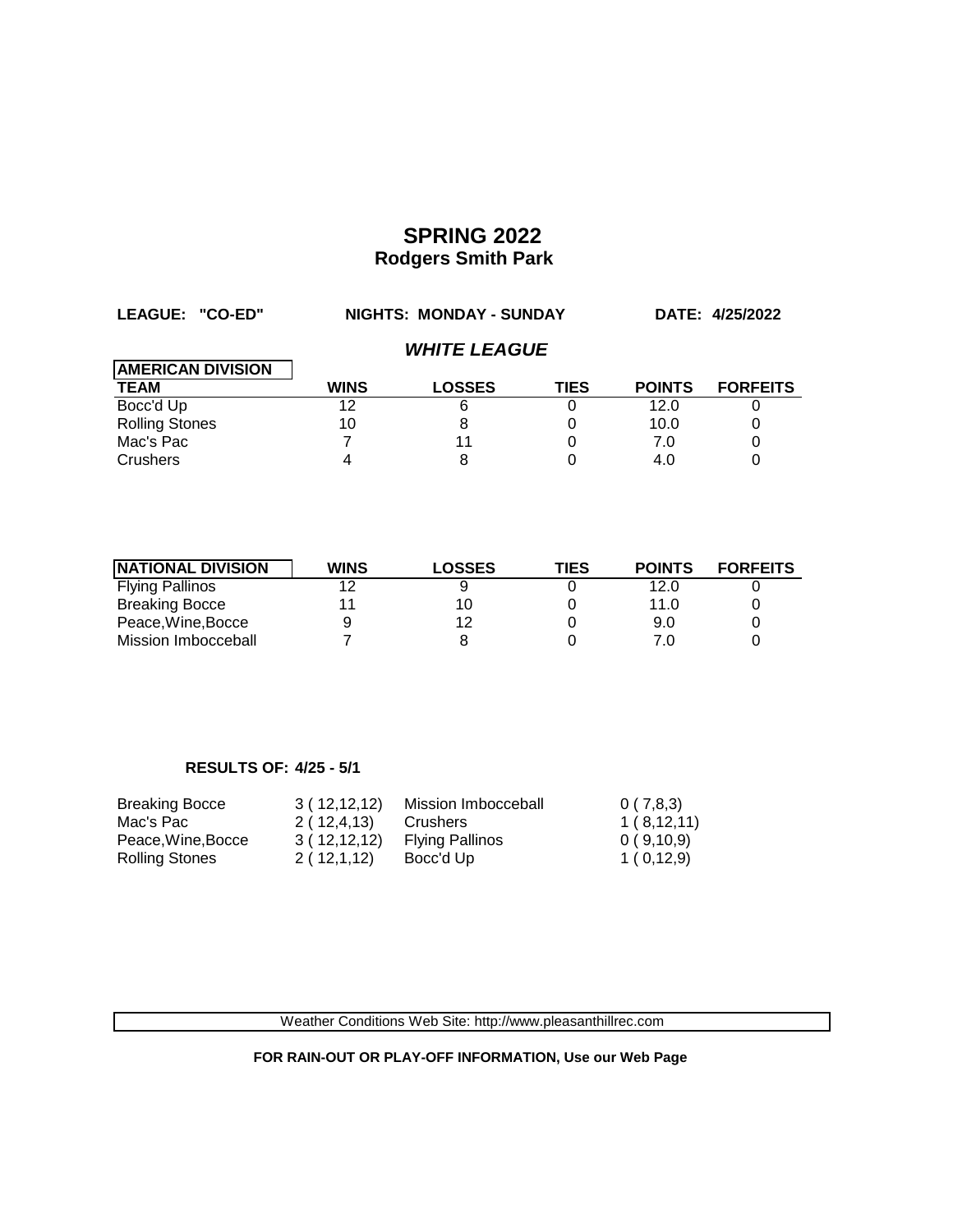| LEAGUE: "CO-ED"          | <b>NIGHTS: MONDAY - SUNDAY</b> |                            |             | DATE: 5/2/2022 |                 |
|--------------------------|--------------------------------|----------------------------|-------------|----------------|-----------------|
|                          |                                | <b><i>WHITE LEAGUE</i></b> |             |                |                 |
| <b>AMERICAN DIVISION</b> |                                |                            |             |                |                 |
| <b>TEAM</b>              | <b>WINS</b>                    | <b>LOSSES</b>              | <b>TIES</b> | <b>POINTS</b>  | <b>FORFEITS</b> |
| Bocc'd Up                | 15                             | 6                          |             | 15.0           |                 |
| <b>Rolling Stones</b>    | 12                             | 9                          |             | 12.0           | 0               |
| Mac's Pac                | 8                              | 13                         | 0           | 8.0            | 0               |
| Crushers                 |                                | 11                         |             | 4.0            |                 |

| <b>INATIONAL DIVISION</b> | <b>WINS</b> | <b>LOSSES</b> | TIES | <b>POINTS</b> | <b>FORFEITS</b> |
|---------------------------|-------------|---------------|------|---------------|-----------------|
| <b>Flying Pallinos</b>    | 14          | 10            |      | 14.0          |                 |
| <b>Breaking Bocce</b>     | 12          | 12            |      | 12.0          |                 |
| Peace, Wine, Bocce        | 12          | 12            |      | 12.0          |                 |
| Mission Imbocceball       |             |               |      | 4.0           |                 |

### **RESULTS OF: 5/2 - 5/8**

| Rolling Stones         | 2(12,12,10) | <b>Breaking Bocce</b> | 1(9,10,12)  |
|------------------------|-------------|-----------------------|-------------|
| <b>Flying Pallinos</b> | 2(11,12,12) | Mac's Pac             | 1 ( 13,4,4) |
| Peace, Wine, Bocce     | 3(12,12,12) | Crushers              | 0(5,6,1)    |
| Bocc'd Up              | 3(12,12,12) | Mission Imbocceball   | O(F, F, F)  |

Weather Conditions Web Site: http://www.pleasanthillrec.com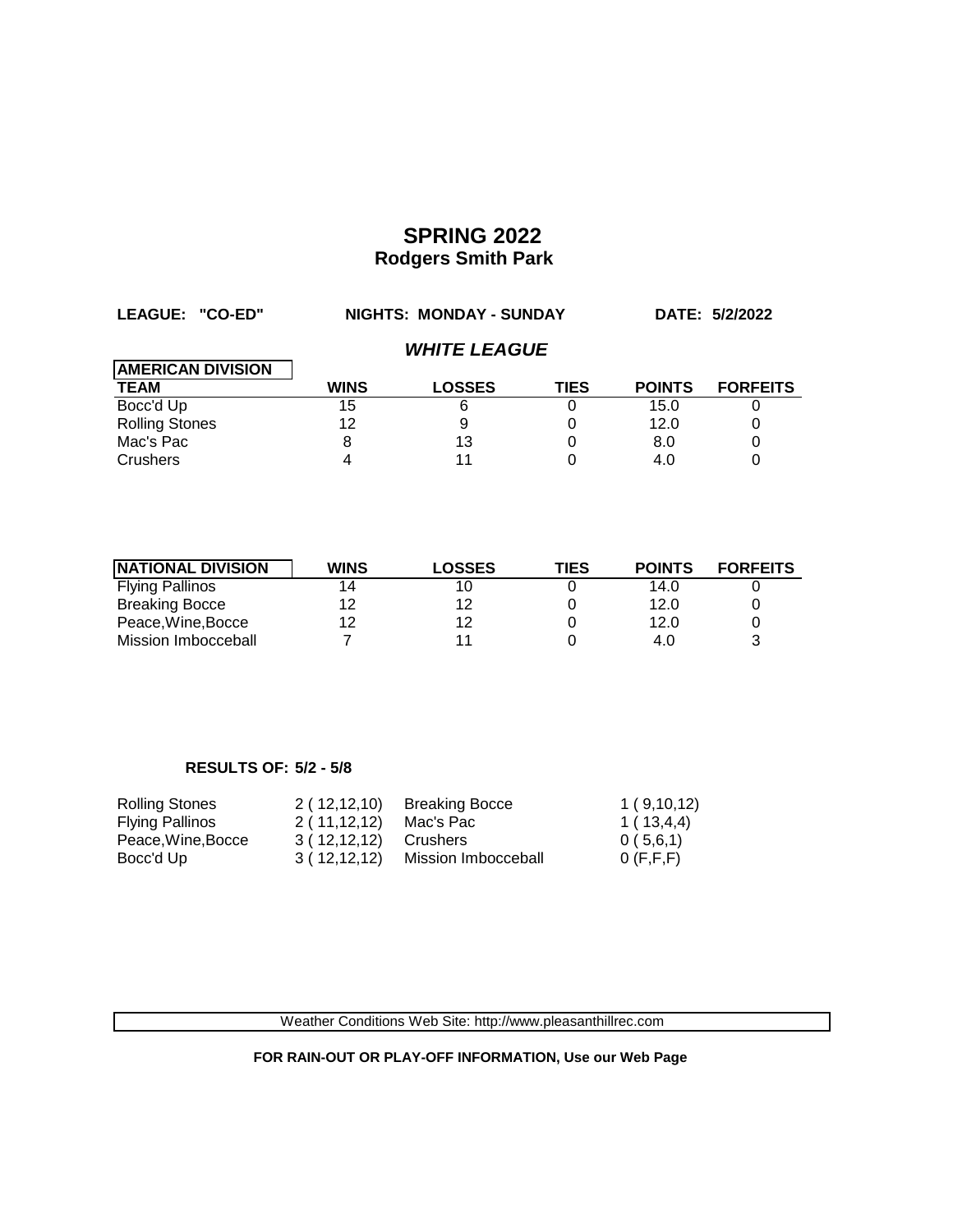| LEAGUE: "CO-ED"          | NIGHTS: MONDAY - SUNDAY |                            |             | DATE: 5/9/2022 |                 |
|--------------------------|-------------------------|----------------------------|-------------|----------------|-----------------|
|                          |                         | <b><i>WHITE LEAGUE</i></b> |             |                |                 |
| <b>AMERICAN DIVISION</b> |                         |                            |             |                |                 |
| <b>TEAM</b>              | <b>WINS</b>             | <b>LOSSES</b>              | <b>TIES</b> | <b>POINTS</b>  | <b>FORFEITS</b> |
| <b>Rolling Stones</b>    | 16                      | 11                         | 0           | 16.0           |                 |
| Bocc'd Up                | 15                      | 9                          | 0           | 15.0           |                 |
| Mac's Pac                | 10                      | 14                         | 0           | 10.0           | 0               |
| Crushers                 |                         | 14                         |             | 4.0            |                 |

| <b>INATIONAL DIVISION</b> | <b>WINS</b> | <b>LOSSES</b> | TIES | <b>POINTS</b> | <b>FORFEITS</b> |
|---------------------------|-------------|---------------|------|---------------|-----------------|
| <b>Flying Pallinos</b>    |             | 10            |      | 17.0          |                 |
| <b>Breaking Bocce</b>     | 15          | 12            |      | 15.0          |                 |
| Peace, Wine, Bocce        | 14          | 13            |      | 14.0          |                 |
| Mission Imbocceball       |             | 16            |      | 5.0           | ર               |

### **RESULTS OF: 5/9 - 5/15**

| Peace, Wine, Bocce     | 2(10,12,12) | <b>Rolling Stones</b> | 1(12,0,2)  |
|------------------------|-------------|-----------------------|------------|
| <b>Flying Pallinos</b> | 3(12,12,12) | Bocc'd Up             | 0(3,5,7)   |
| <b>Rolling Stones</b>  | 3(12,12,12) | Mission Imbocceball   | 0(7,8,6)   |
| <b>Breaking Bocce</b>  | 3(12,13,13) | Crushers              | 0(3,11,11) |
| Mac's Pac              | 2(12,12,3)  | Mission Imbocceball   | 1(8,8,12)  |

Weather Conditions Web Site: http://www.pleasanthillrec.com